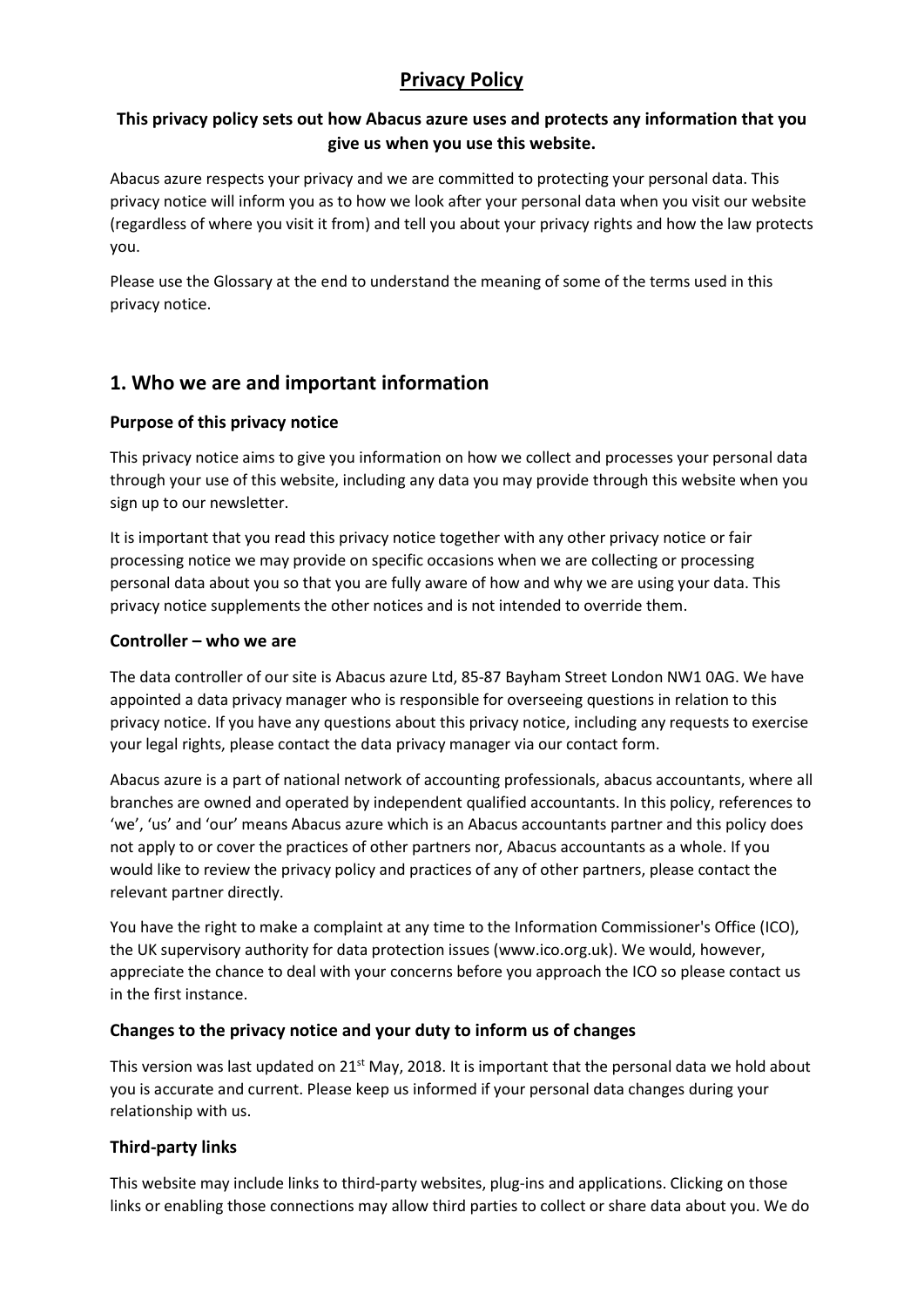not control these third-party websites and are not responsible for their privacy statements. When you leave our website, we encourage you to read the privacy notice of every website you visit.

## 2. The data we collect about you

Personal data, or personal information, means any information about an individual from which that person can be identified.

We may collect, use, store and transfer different kinds of personal data about you which we have grouped together as ssfollows:

- Identity Data includes first name last name.
- Contact Data includes email address and telephone numbers.
- Technical Data includes internet protocol (IP) address browser type and version, time zone setting and location, browser plug-in types and versions, operating system and platform and other technology on the devices you use to access this website.
- Marketing and Communications Data includes your preferences in receiving marketing from us and our third parties and your communication preferences.
- Professional Data includes any information we may collect in the course of providing our services to you.
- We also collect and use Aggregated Data such as statistical or demographic data for internal purposes.

We do not collect any Special Categories of Personal Data about you (this includes details about your race or ethnicity, religious or philosophical beliefs, sex life, sexual orientation, political opinions, trade union membership, information about your health and genetic and biometric data). Nor do we collect any information about criminal convictions and offences.

### If you fail to provide personal data

Where we need to collect personal data by law, or under the terms of a contract we have with you and you fail to provide that data when requested, we may not be able to perform the contract we have or are trying to enter into with you (for example, to provide you with an answer to an enquiry). In this case, we may have to cancel a service you have with us but we will notify you if this is the case at the time.

# 3. How is your personal data collected?

We use different methods to collect data from and about you including through:

- Direct interactions. You may give us your Identity, Contact and Professional Data by filling in forms or by corresponding with us by phone or otherwise. This includes personal data you provide when you:
	- o submit an enquiry; or
	- o request marketing to be sent to you.
- Automated technologies or interactions. As you interact with our website, we may automatically collect Technical Data about your equipment, browsing actions and patterns. We collect this personal data by using cookies, and other similar technologies. Please see our cookie policy for further details.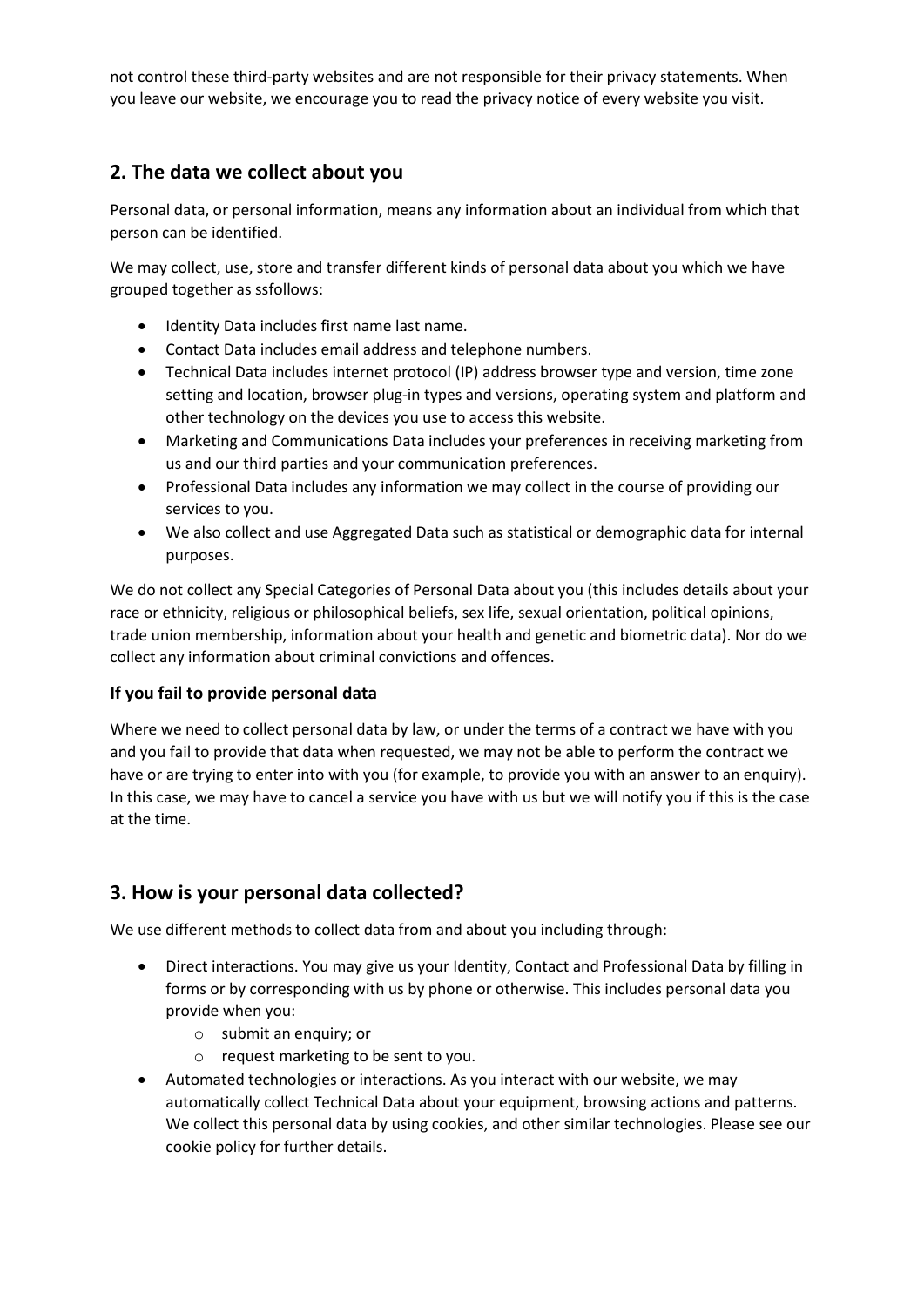# 4. How we use your personal data

We will only use your personal data when the law allows us to. Most commonly, we will use your personal data in the following circumstances:

- Where we need to perform the contract we are about to enter into or have entered into with you.
- Where it is necessary for our legitimate interests (or those of a third party) and your interests and fundamental rights do not override those interests.
- Where we need to comply with a legal or regulatory obligation.

Generally we do not rely on consent as a legal basis for processing your personal data other than in relation to sending third party direct marketing communications to you via email or text message. You have the right to withdraw consent to marketing at any time by contacting us.

| <b>Purpose/Activity</b>                                                                                                                                                                | <b>Type of data</b>                                                | Lawful basis for processing including basis of<br>legitimate interest                                                                                                                                                                              |
|----------------------------------------------------------------------------------------------------------------------------------------------------------------------------------------|--------------------------------------------------------------------|----------------------------------------------------------------------------------------------------------------------------------------------------------------------------------------------------------------------------------------------------|
| To respond to your enquiry<br>submitted on the site or via<br>phone                                                                                                                    | (a) Identity<br>(b) Contact<br>(c) Professional                    | Performance of a contract with you                                                                                                                                                                                                                 |
| To administer and protect our<br>business and this website<br>(including troubleshooting, data<br>analysis, testing, system<br>maintenance, support, reporting<br>and hosting of data) | (a) Identity<br>(b) Contact<br>(c) Technical                       | (a) Necessary for our legitimate interests (for running<br>our business, provision of administration and IT<br>services, network security, to prevent fraud and in the<br>context of a business reorganisation or group<br>restructuring exercise) |
| To use data analytics to improve<br>our website, products/services,<br>marketing, customer<br>relationships and experiences                                                            | (a) Technical<br>(b) Usage                                         | (b) Necessary to comply with a legal obligation<br>Necessary for our legitimate interests (to define types<br>of customers for our products and services, to keep our                                                                              |
|                                                                                                                                                                                        |                                                                    | website updated and relevant, to develop our business<br>and to inform our marketing strategy)                                                                                                                                                     |
| To make suggestions and<br>recommendations to you about<br>services that may be of interest<br>to you                                                                                  | (a) Identity<br>(b) Contact<br>(c) Technical                       | Necessary for our legitimate interests (to develop our<br>products/services and grow our business)                                                                                                                                                 |
| To provide our professional<br>services to you                                                                                                                                         | (a) Professional                                                   | Performance of a contract with you                                                                                                                                                                                                                 |
| To make suggestions and<br>recommendations to you about<br>our services that may be of<br>interest to you                                                                              | (a) Identity<br>(b) Contact<br>(c) Marketing and<br>Communications | Consent                                                                                                                                                                                                                                            |
|                                                                                                                                                                                        |                                                                    |                                                                                                                                                                                                                                                    |

#### Purposes for which we will use your personal data

We have set out below, in a table format, a description of all the ways we plan to use your personal data, and which of the legal bases we rely on to do so. We have also identified what our legitimate interests are where appropriate.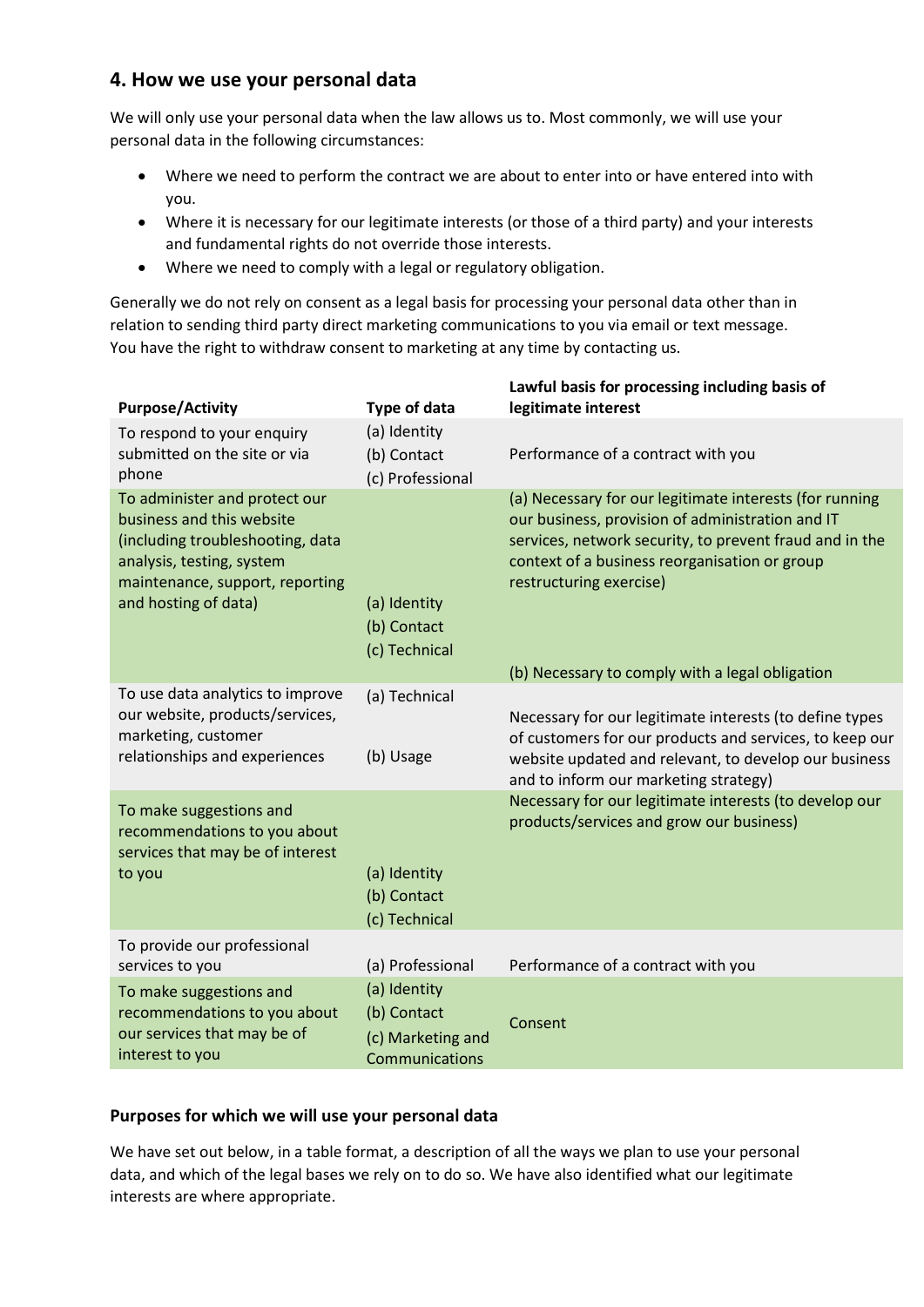Note that we may process your personal data for more than one lawful ground depending on the specific purpose for which we are using your data. Please contact us if you need details about the specific legal ground we are relying on to process your personal data where more than one ground has been set out in the table below.

### Marketing

We strive to provide you with choices regarding certain personal data uses, particularly around marketing and advertising.

We may use your Identity, Contact, Technical and Marketing of Communications Data to form a view on what we think you may want or need, or what may be of interest to you. This is how we decide which services and offers may be relevant for you (we call this marketing).

You will receive marketing communications from us if you have requested information from us and unless you have opted out of receiving that marketing.

You can ask us or third parties to stop sending you marketing messages at any time by contacting us at any time.

### Cookies

A cookie is a small file which asks permission to be placed on your computer's hard drive. Once you agree, the file is added and the cookie helps analyse web traffic or lets you know when you visit a particular site. Cookies allow web applications to respond to you as an individual. The web application can tailor its operations to your needs, likes and dislikes by gathering and remembering information about your preferences.

We use traffic log cookies to identify which pages are being used. This helps us analyse data about web page traffic and improve our website in order to tailor it to customer needs. We only use this information for statistical analysis purposes and then the data is removed from the system.

Overall, cookies help us provide you with a better website, by enabling us to monitor which pages you find useful and which you do not. A cookie in no way gives us access to your computer or any information about you, other than the data you choose to share with us.

You can set your browser to refuse all or some browser cookies, or to alert you when websites set or access cookies. If you disable or refuse cookies, please note that some parts of this website may become inaccessible or not function properly.

### Change of purpose

We will only use your personal data for the purposes for which we collected it, unless we reasonably consider that we need to use it for another reason and that reason is compatible with the original purpose. If you wish to get an explanation as to how the processing for the new purpose is compatible with the original purpose, please contact us.

## 5. Disclosures of your personal data

We may have to share your personal data with the parties set out below for the purposes set out in the table in paragraph 4 above.

### External Third Parties as set out in the Glossary.

Third parties to whom we may choose to sell, transfer, or merge parts of our business or our assets. Alternatively, we may seek to acquire other businesses or merge with them. If a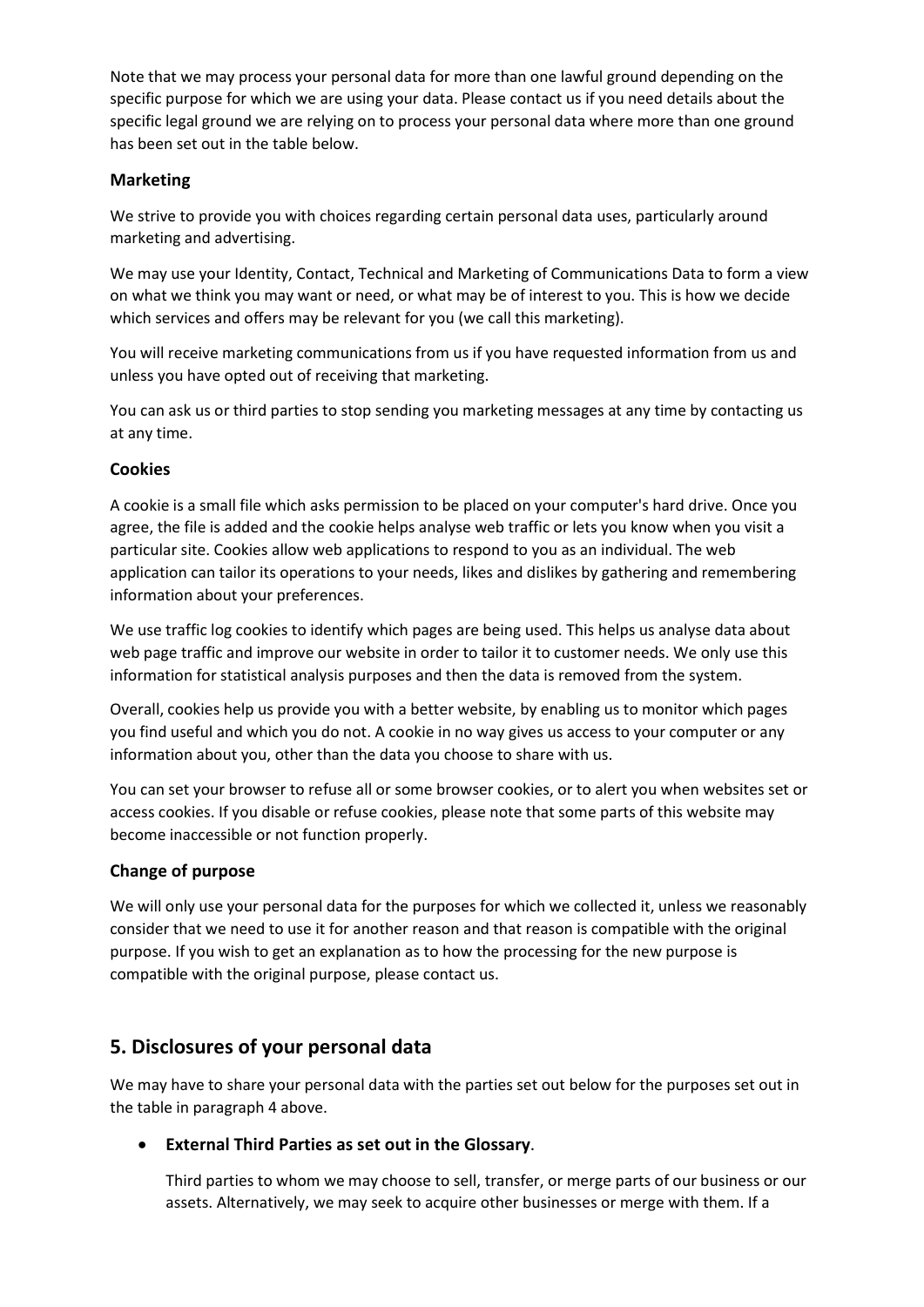change happens to our business, then the new owners may use your personal data in the same way as set out in this privacy notice.

We require all third parties to respect the security of your personal data and to treat it in accordance with the law. We do not allow our third-party service providers to use your personal data for their own purposes and only permit them to process your personal data for specified purposes and in accordance with our instructions.

## 6. International transfers

Many of our external third parties are based outside the European Economic Area ("EEA") so their processing of your personal data will involve a transfer of data outside the EEA.

- Whenever we transfer your personal data out of the EEA, we ensure a similar degree of protection is afforded to it by ensuring at least one of the following safeguards is implemented:
- we will only transfer your personal data to countries that have been deemed to provide an adequate level of protection for personal data by the European Commission. For further details, see European Commission: Adequacy of the protection of personal data in non-EU countries ;
- where we use certain service providers, we may use specific contracts approved by the European Commission which give personal data the same protection it has in Europe. For further details, see European Commission: Model contracts for the transfer of personal data to third countries ; and/or
- where we use providers based in the US, we may transfer data to them if they are part of the Privacy Shield which requires them to provide similar protection to personal data shared between the Europe and the US. For further details, see European Commission: EU-US Privacy Shield.

Please contact us if you want further information on the specific mechanism used by us when transferring your personal data out of the EEA.

# 7. Data security

We have put in place appropriate security measures to prevent your personal data from being accidentally lost, used or accessed in an unauthorised way, altered or disclosed. In addition, we limit access to your personal data to those employees, agents, contractors and other third parties who have a business need to know. They will only process your personal data on our instructions and they are subject to a duty of confidentiality. We have put in place procedures to deal with any suspected personal data breach and will notify you and any applicable regulator of a breach where we are legally required to do so. If you think that any part of our process is not secure please email us at info@abacusazure.co.uk.

# 8. Data retention - how long will you use my personal data for?

We will only retain your personal data for as long as necessary to fulfil the purposes we collected it for, including for the purposes of satisfying any legal, accounting, or reporting requirements.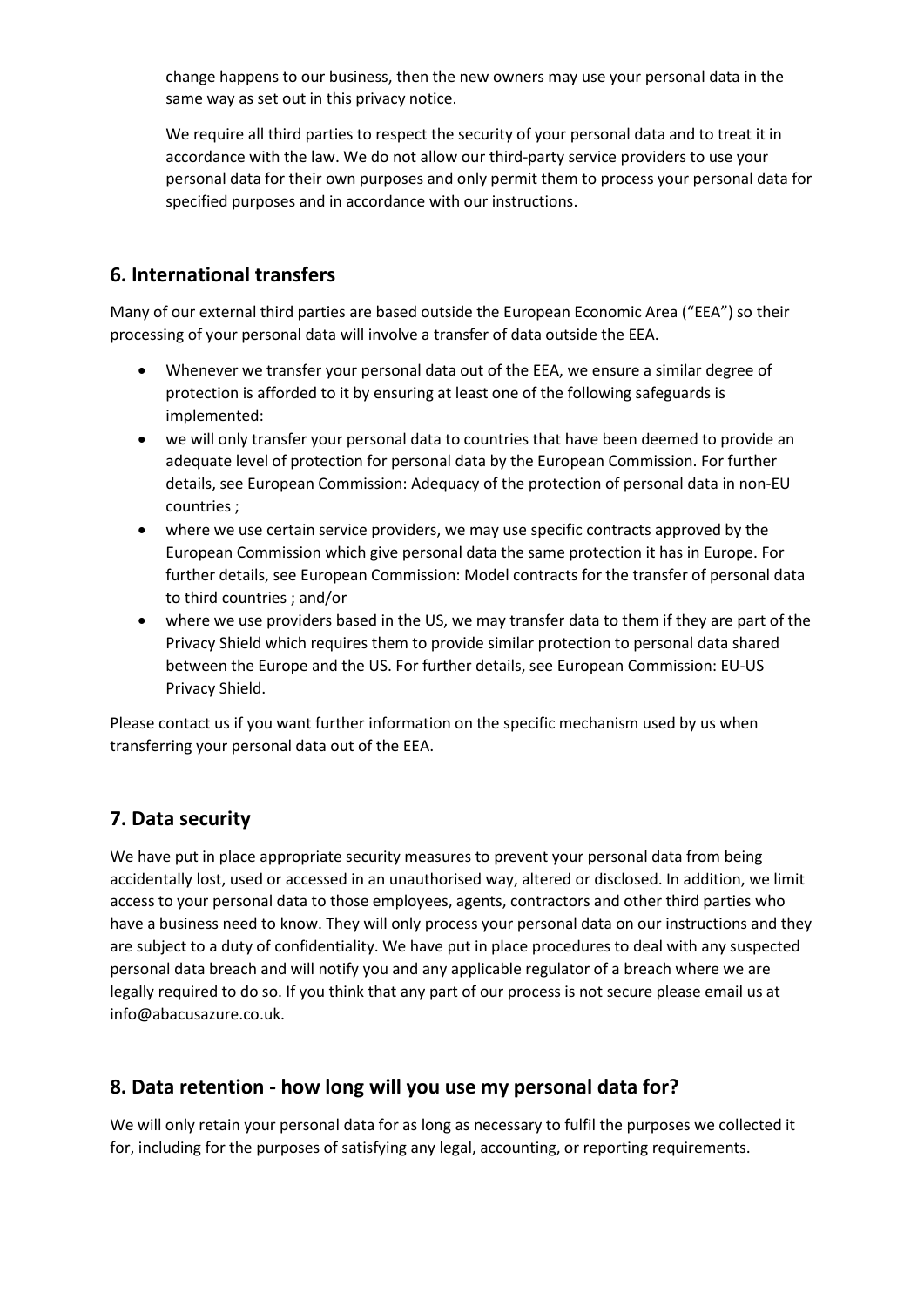# 9. Your legal rights

Under certain circumstances, you have rights under data protection laws in relation to your personal data. These rights include:

- Request access to your personal data.
- Request correction of your personal data.
- Request erasure of your personal data.
- Object to processing of your personal data.
- Request restriction of processing your personal data.
- Request transfer of your personal data.
- Right to withdraw consent.

If you wish to exercise any of the rights set out above, please contact us.

You will not have to pay a fee to access your personal data (or to exercise any of the other rights). However, we may charge a reasonable fee if your request is clearly unfounded, repetitive or excessive. Alternatively, we may refuse to comply with your request in these circumstances.

#### What we may need from you

We may need to request specific information from you to help us confirm your identity and ensure your right to access your personal data (or to exercise any of your other rights). This is a security measure to ensure that personal data is not disclosed to any person who has no right to receive it. We may also contact you to ask you for further information in relation to your request to speed up our response.

We try to respond to all legitimate requests within one month. Occasionally it may take us longer than a month if your request is particularly complex or you have made a number of requests. In this case, we will notify you and keep you updated.

## 10. Glossary

#### Lawful basis

Legitimate Interest means the interest of our business in conducting and managing our business to enable us to give you the best service/product and the best and most secure experience. We make sure we consider and balance any potential impact on you (both positive and negative) and your rights before we process your personal data for our legitimate interests. We do not use your personal data for activities where our interests are overridden by the impact on you (unless we have your consent or are otherwise required or permitted to by law). You can obtain further information about how we assess our legitimate interests against any potential impact on you in respect of specific activities by contacting us

Performance of Contract means processing your data where it is necessary for the performance of a contract to which you are a party or to take steps at your request before entering into such a contract.

Comply with a legal or regulatory obligation means processing your personal data where it is necessary for compliance with a legal or regulatory obligation that we are subject to.